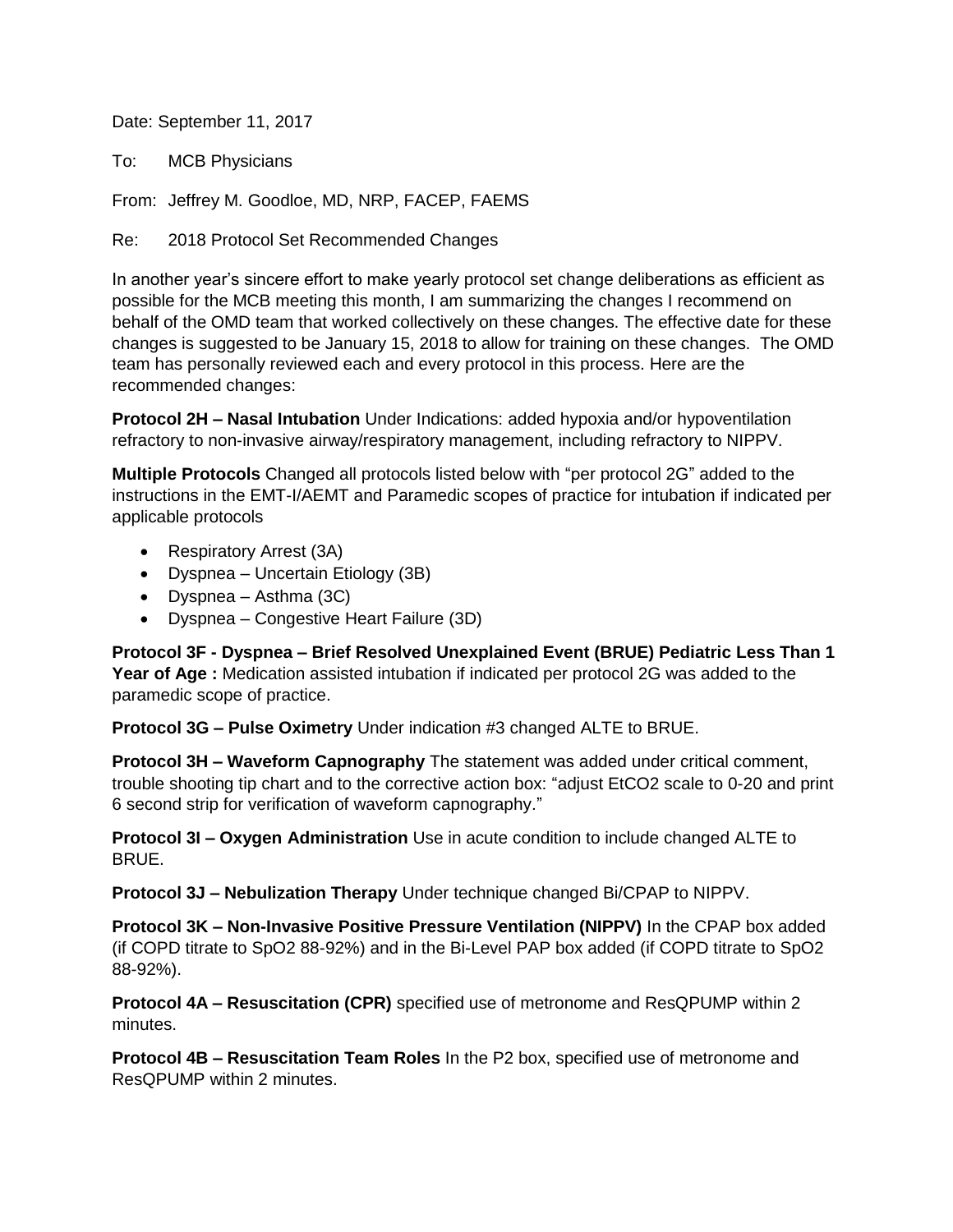**Protocol 4C – Automated External Defibrillation (AED)** Added continue chest compressions while AED is charging and removed continue CPR while applying pads.

**Multiple Protocols** Added "deploy ResQCPR within 2 minutes"

- Asystole (4F)
- Ventricular Fibrillation/Pulseless Ventricular Tachycardia (4G)
- Pulseless Electrical Activity (4H)
- Specific Causes of Cardiac Arrest (4I)

# **Protocol 4G - Ventricular Fibrillation/Pulseless Ventricular Tachycardia**

- If 100 kg or greater weight, initiate double sequential defibrillation after the first 360J defibrillation
- Changed epinephrine to: repeat every 3-5 minutes to a maximum cumulative dose of 3mg (this is for VF only, asystole and PEA remains without max)

**Protocol 4I – Specific Causes of Cardiac Arrest** Added to treatment priority box that calcium chloride is the first medication given for suspected hyperkalemia.

# **Protocol 5A – Chest Pain Uncertain Etiology**

- "O2 if indicated" was removed from the treatment priority box
- Treatment priority box changed from "3 in 5 minutes" of patient contact to "2 in 5 minutes" of patient contact
- In the EMT scope of practice the word ONLY was added to O2 via NC or NRB **ONLY** if dyspnea or pulse ox <94% at room air.

**Protocol 5B – Acquiring & Transmitting 12-Lead ECGs** added under contraindication: "If transferring facility has already obtained 12-lead ECG confirming STEMI prior to EMS arrival, transport is not to be delayed in an effort to obtain additional 12-lead ECG by arriving EMS professionals. Serial 12-lead ECG(s) for transmission to receiving facilities is/are to be obtained during transport."

## **Protocol 5C – Acute Coronary Syndrome**

- "O2 if indicated" was removed from the treatment priority box
- **Avoid** O2 by NC unless dyspnea or pulse ox <94% at room air
- Added Team Roles Diagram new role specification for treatment efficiency
- Changed the reference of 16F to 16HH

**Protocol 6A – Stroke** In the EMT scope of practice the word ONLY was added to O2 via NC or NRB **ONLY** if dyspnea or pulse ox <94% at room air.

**Protocol 16N – Epinephrine 1mg/mL (1:1000) & 0.1mg/mL (1:10,000)** Added to Ventricular Fibrillation/Pulseless Ventricular Tachycardia - Adult (4G) 0.1mg/mL (1:10,000) 1 mg IVP/IOP Repeat every 3 - 5 minutes while resuscitating cardiac arrest, cumulative maximum 3mg.